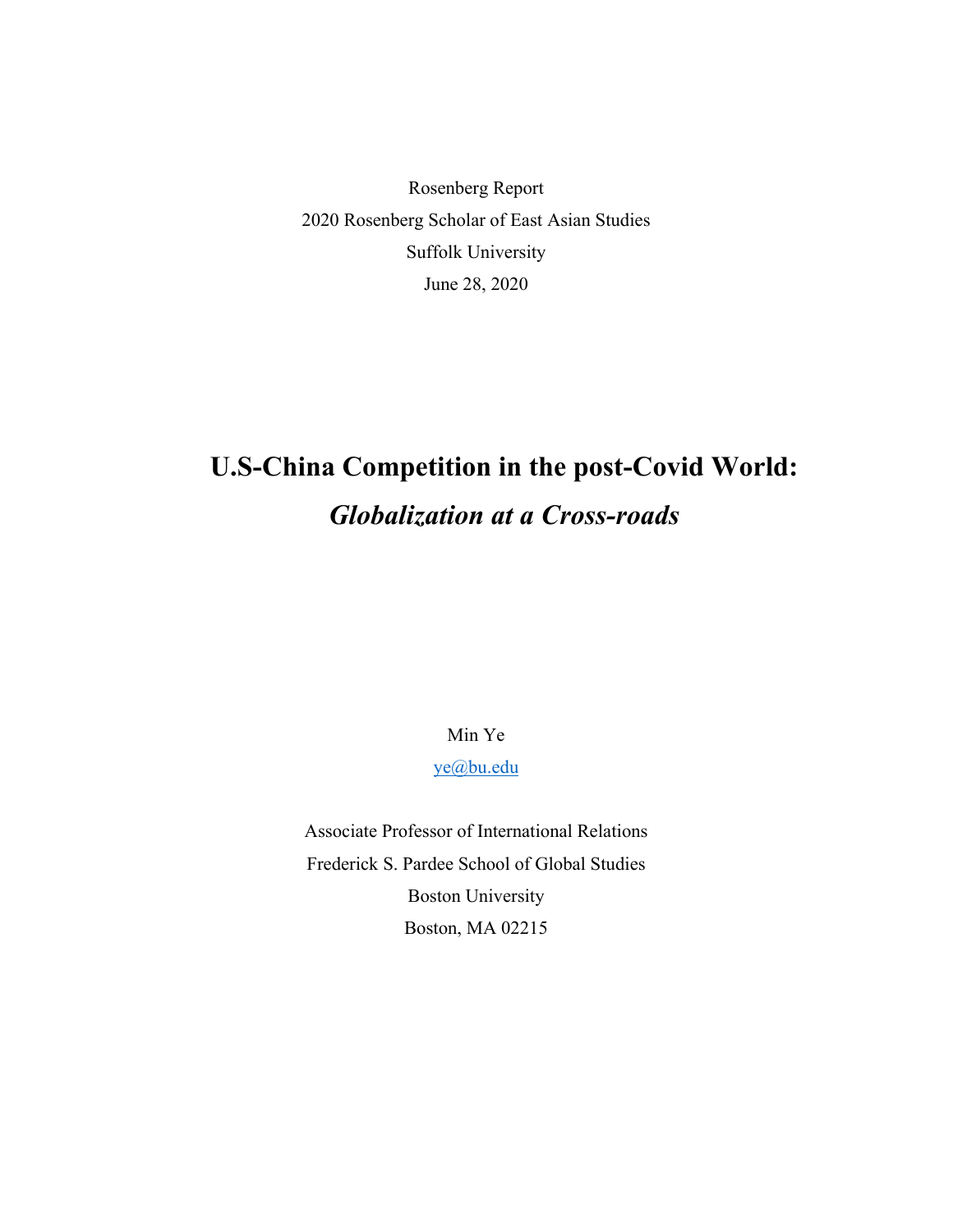# **Executive Summary**

Strategic competition between the United States and China had been deteriorating much earlier than the Covid-[1](#page-1-0)9 outbreak in 2020.<sup>1</sup> However, in the past, despite intense political rivalry and geostrategic competition, policy communities and societies in the two countries have maintained active and robust engagement and dialogues. Much of the dialogues focused on complaints against each other's behavior and intentions. Nonetheless, such dialogues kept information and concerns flowing between the rival powers. Concerned third-party actors often play stabilizing roles by communicating potential fragilities between Washington and Beijing. In short, pre-Covid, strategic rivalry between China and the U.S was intense, but it was moderated by policy actors and societal openness.

Covid 19 has severely challenged the geopolitical environment surrounding China and the United States. Both countries experienced the worst public health and economic crisis in a century. And yet, termination in international travels and policy exchange between China and the U.S have further intensified the bilateral rivalry and made global cooperation hopelessly difficult to attain, at a time when such cooperation was most needed.

In the United States, moderate groups whose work depends on bilateral travels and exchange have been marginalized, and common narratives on China are taken over by more extreme views. On one extreme, the views emphasize China's triumphalism—seeking to lead globalization toward Chinese interests and values. On the other extreme, the views stress China's potential implosion—Communist rule on the verge of internal explosion due to socialeconomic challenges from the pandemic. In the context of extreme views, the real voices and actions of China's policy communities during its Covid cycle have been understudied and discounted, with damaging effects on the U.S response to the virus, to economic recession, and ultimately to future trends in globalization.

<span id="page-1-0"></span><sup>1</sup> Avery Goldstein, "US-China Rivalry in the Twenty-first Century: Déjà vu and Cold War II", *China International Strategy Review* June 2 (2020). [https://doi.org/10.1007/s42533-020-00036-w.](https://doi.org/10.1007/s42533-020-00036-w)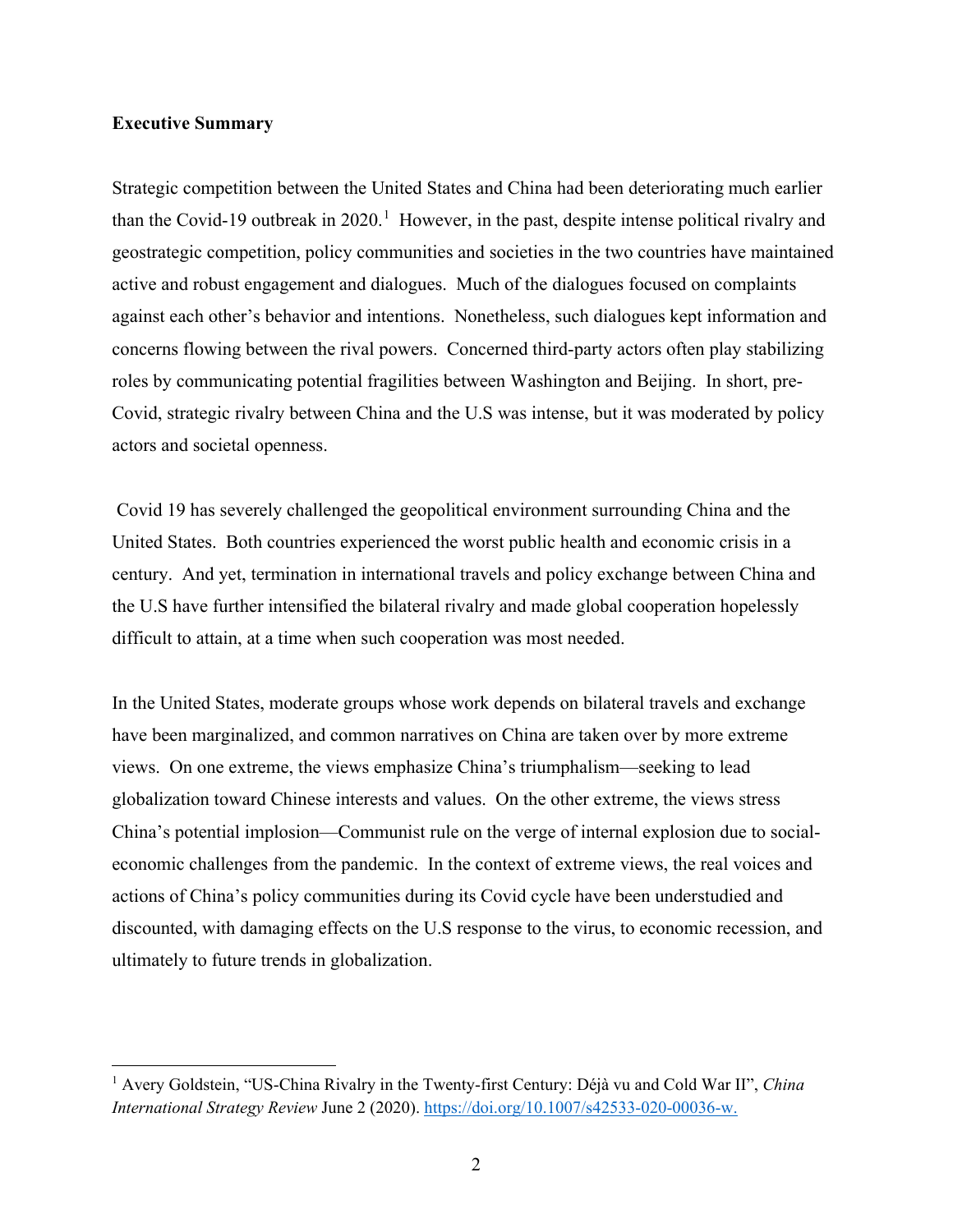# **Introduction**

The U.S-China great-power rivalry has had a long coming.<sup>[2](#page-2-0)</sup> Over the years before Covid, the United States had debated how to cope with the rise of China. The geo-strategists called out the failure of "engagement policy" and called for active decoupling with China; the area specialists, while being disappointed at the authoritarian turn in Beijing's leadership, preserved faith in dialogues and exchange. In the early years of the Trump administration, the hawkish strategists were ascendant, and long-term area scholars were on the defensive. China's Belt and Road initiative (BRI) became the focal point of geopolitical competition, yet it also became a major boost in the study of China's outbound investment and lending in the BRI countries and beyond. In order to manage the rivalry and watch out for negative ramifications, policy and professional dialogues between China and the United States were frequent and somewhat influential. In late 2019, exchange and interactions among bureaucrats, think tank scholars, and business groups in the two countries and others reached a new height. Under the joint influence of these professionals, the BRI strategy went through moderation and soft institution building at the 2nd Summit in Beijing.

In other words, U.S-China relations had been contested way before Covid, but policy communities in both countries and others have kept the exchange and dialogue ongoing. The leadership had been open to such professional and diplomatic efforts. Beijing was receptive to external scrutiny and political backlash during its BRI implementation, collaborated with multilateral agencies and think tanks, and adopted moderating and cooperative mechanisms in 2019, unilaterally and multilaterally. The Trump administration also came to accept the multilateral grouping—the Indo-Pacific alliance (U.S, Japan, Australia, and India) as the main forum of counter balancing against China's BRI strategy.

The sudden outbreak of the novel Covid-19 in 2020, first in China, then speeding to other Asian countries, and finally engulfing numerous advanced democracies such as the U.S and Europeans, changed the geopolitical contexts in the world and caused much of the bilateral and regional

<span id="page-2-0"></span><sup>&</sup>lt;sup>2</sup> Aaron Friedberg and Charles Boustany. "Partial Disengagement: A New US Strategy for Economic Competition with China," *The Washington Quarterly*. March 19 2020.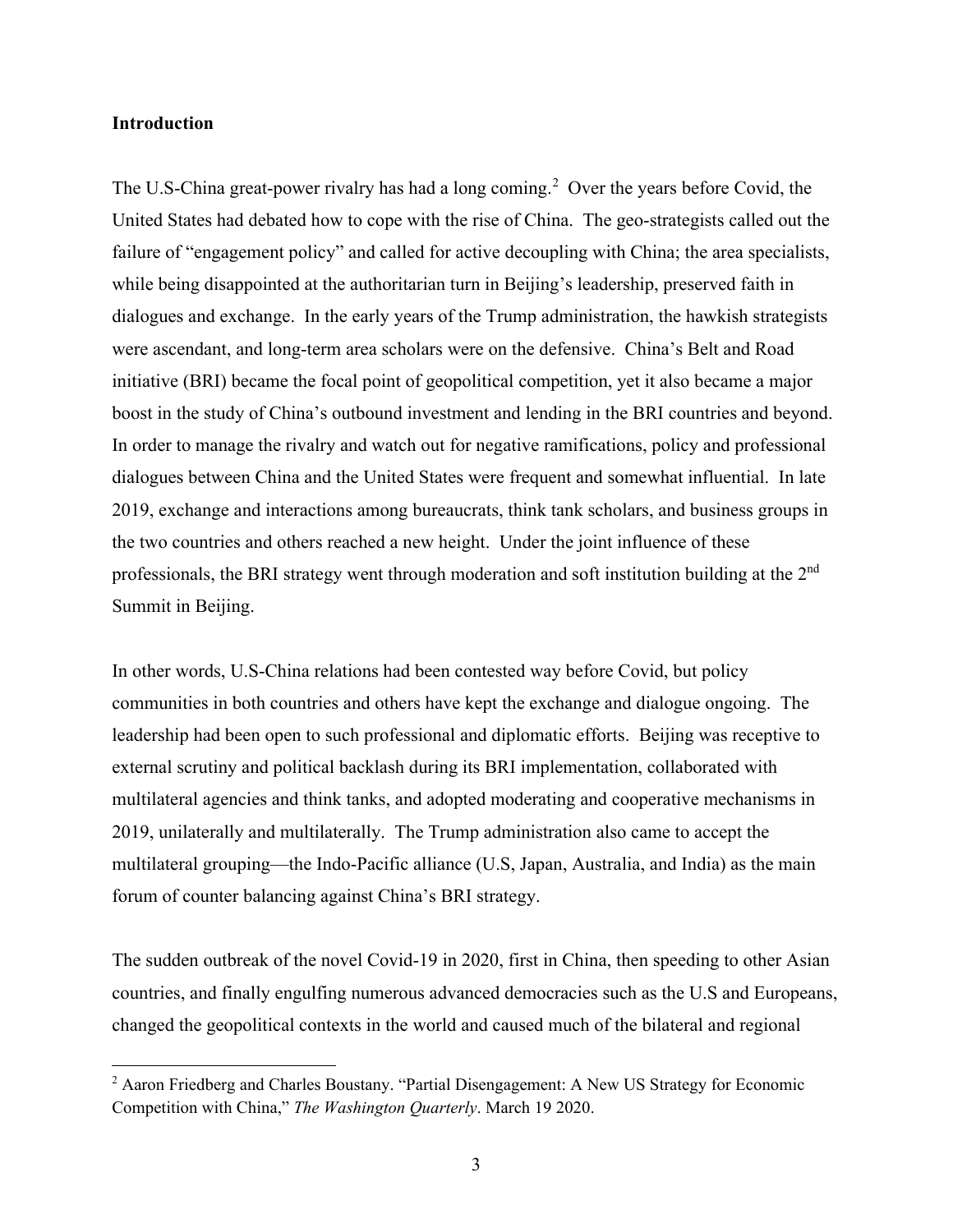interactions between China and the United States to stop. Without active policy networks and the work of area scholars, the U.S narratives on China have become hostile and extreme, making geostrategic tension easy to erupt and common interest hard to emerge.

In March, as China declared victory in the war against the pandemic, the United States was thrust into the uphill battle against running-wild Covid infections. The ensuing weeks and months were a major blow and a blur in political and social space in the U.S, China, and other countries. Concerned about domestic repercussions, the Trump administration intensified its blame on China for the virus infections. Worried about international repercussions, Beijing allowed the "conspiracy theory"—the virus was traced back to the U.S military—to spread and conducted its "wolf warrior diplomacy"—celebrating China's success in combating Covid-19 internally and giving aid to other countries. A new Cold War is on the horizon, and third countries are torn between the superpowers.<sup>[3](#page-3-0)</sup>

This report remedies the lack of policy communications and scholarly exchange between China and the United States during the Covid cycle and corrects the extreme U.S narratives on China in the past months. It compiles and analyzes Chinese materials to provide the main views and actions by policy actors in China and how they shed light on the trajectories on China and globalization in the post-Covid world.

#### **Divided U.S Narratives on China**

Throughout the Covid cycle, the United States observations of China and corona have hovered around the rhetoric by individual leaders, nationalist diplomats, and populism, and ignored the voices and actions of Chinese policy communities. The outcome was deeply divided discourse on China and global politics in the future.

<span id="page-3-0"></span><sup>3</sup> Kuik Cheng-Chwee, "Hedging in Post-Pandemic Asia: What, How, and Why?" *The ASAN Forum*, June 6, 2020.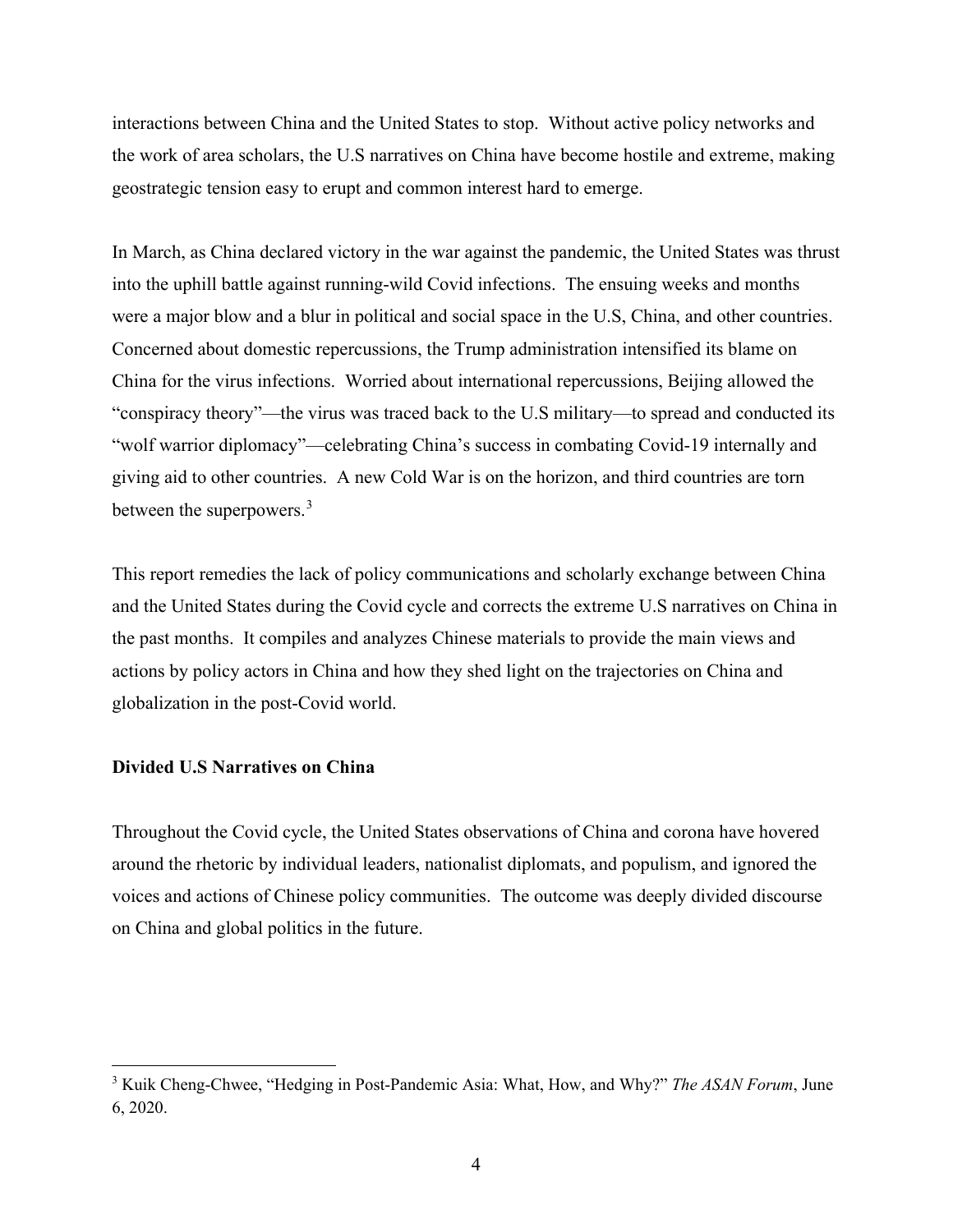On the one spectrum, China's triumph is emphasized, especially as China managed to contain the pandemic in the country in early March 2020.<sup>[4](#page-4-0)</sup> Political observers suggest that Xi Jinping's centralized command, compared to democratic practices in the United States and Europe, is more effective at curbing virus infections.<sup>[5](#page-4-1)</sup> On the other spectrum, the narrative focuses on China's potential implosion<sup>[6](#page-4-2)</sup> and concludes that, despite China's propaganda, few countries are buying the model or the messages from Beijing.<sup>[7](#page-4-3)</sup>

Such narratives—China's triumph or China's implosion are unhelpful for policy dialogues and actions. Expecting a triumphant China, America is likely to overreact—confronting China on all issues and in all areas and hence wasting resources that ought to be spent on saving lives and livelihood in the United States. Expecting China's internal breakdown results in complacency and inaction—the United States does not need to up its game against China in domestic recuperation and leading the global effort to recover.

Such narratives, however, are not confirmed by writings and activities in China. Rather, the research on Chinese materials from January to May 2020—China's Covid cycle reveals neither triumphalism nor potential implosion. Most Chinese policy actors view Covid-19 as the greatest challenge facing China today, and China should robustly assist the global recovery in order to fully overcome the virus and reinvigorate the Chinese economy. Actions by Chinese central and local agencies are also in line with pragmatic globalism and have focused on stabilizing foreign investment and trade in the country.

In short, unlike the strategic and populist rhetoric, policy thinkers in China are realistically pessimistic about the country's ability to pull through the pandemic and expand global influence; Chinese economic actors struggle to stay engaged in global business, while Chinese scientists try

<span id="page-4-0"></span><sup>4</sup> Yanzhong Huang, "Xi Jinping Won the Coronavirus Crisis," *Foreign Affairs*, April 13, 2020.

<span id="page-4-1"></span><sup>5</sup> Yuen Yuen Ang, "When Covid-19 Meets Centralized, Personalized power," *Nature Human Behaviour*, April 9, 2020.

<span id="page-4-2"></span><sup>6</sup> Minxin Pei, "China's Coming Upheaval: Competition, the Coronavirus, and the Weakness of Xi Jinping," *Foreign Affairs*, April 3, 2020.

<span id="page-4-3"></span><sup>7</sup> Michael Green and Evan S. Medeiros, "The Pandemic Won't Make China the World's Leader," *Foreign Affairs*, April 15, 2020.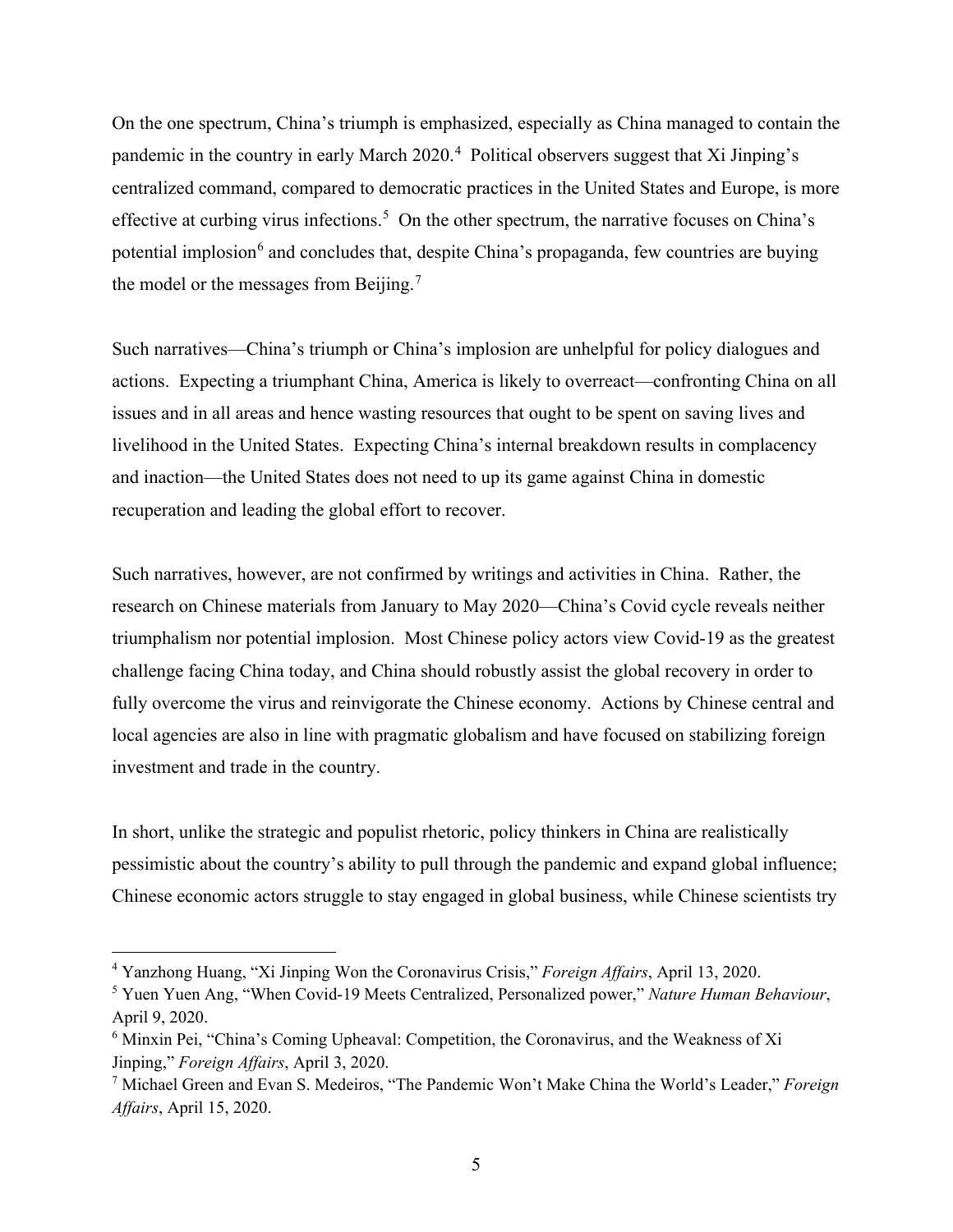to maintain their nascent linkages and connections abroad. Although China's diplomacy continues to face considerable repercussions in advanced democracies and the developing world, the policy moves in Beijing and actions on the ground suggest that China has chosen to be pragmatically engaged in globalization and join multilateral efforts to fight the pandemic and economic recession in the world. We cannot say that about the United States yet. Should Washington fail to contain the virus soon and change its course in multilateralism, the post-Covid globalization and multilateral governance are likely to go on with a diminished space for the U.S to lead.

## **Diverse Policy Discourses in China**

Contrary to external perceptions of a monolithic and totalitarian system, China has robust policy communities that display consistently different coalitional interests and policy proposals. They are most vibrant in a crisis context and prior to major policy adoption. During the Covid cycle in 2020, China's policy communities demonstrate three sets of actors: pessimists, optimists, and pragmatists. Each of them speaks to different issues and challenges facing China, yet they all share a consensus on *pragmatic globalism*—China should maintain robust globalization for the sake of China's strategic, economic, and diplomatic imperatives.

Pessimists are long-term specialists and policy advisors in U.S-China relations.<sup>[8](#page-5-0)</sup> They observe the U.S-China rivalry is on an "irreversible" downward turn and expect confrontation in information, technology, industry, military, and diplomacy. Furthermore, because U.S-China's cooperation is important to the stable function of international institutions, the existing global order is not going to work under intense U.S-China rivalry. In this scenario, the pessimists predict an extended global recession and volatile geopolitics in many regions in the world. Since

<span id="page-5-0"></span><sup>8</sup> Examples include "wang jisi: xinguan yiqingxia de zhongmei guanxi" [Wang Jisi: The U.S-China Relations during the Covid Pandemic], March 26 (2020). Available:

[http://nsd.pku.edu.cn/sylm/gd/501976.htm;](http://nsd.pku.edu.cn/sylm/gd/501976.htm) "jiaqingguo: yiqing jiasu shijie zhixu chonggou" [Jia Qingguo: Covid-19 Expedited the Construction of World Order], March 19 (2020). Available: [https://www.thepaper.cn/newsDetail\\_forward\\_6586077;](https://www.thepaper.cn/newsDetail_forward_6586077) "zheng yongnian: zhongmei guanxi yiqu bufufanle" [U.S-China has no way to return], April 8 (2020). Available: [http://www.cggthinktank.com/2020-04-08/100077019.html.](http://www.cggthinktank.com/2020-04-08/100077019.html)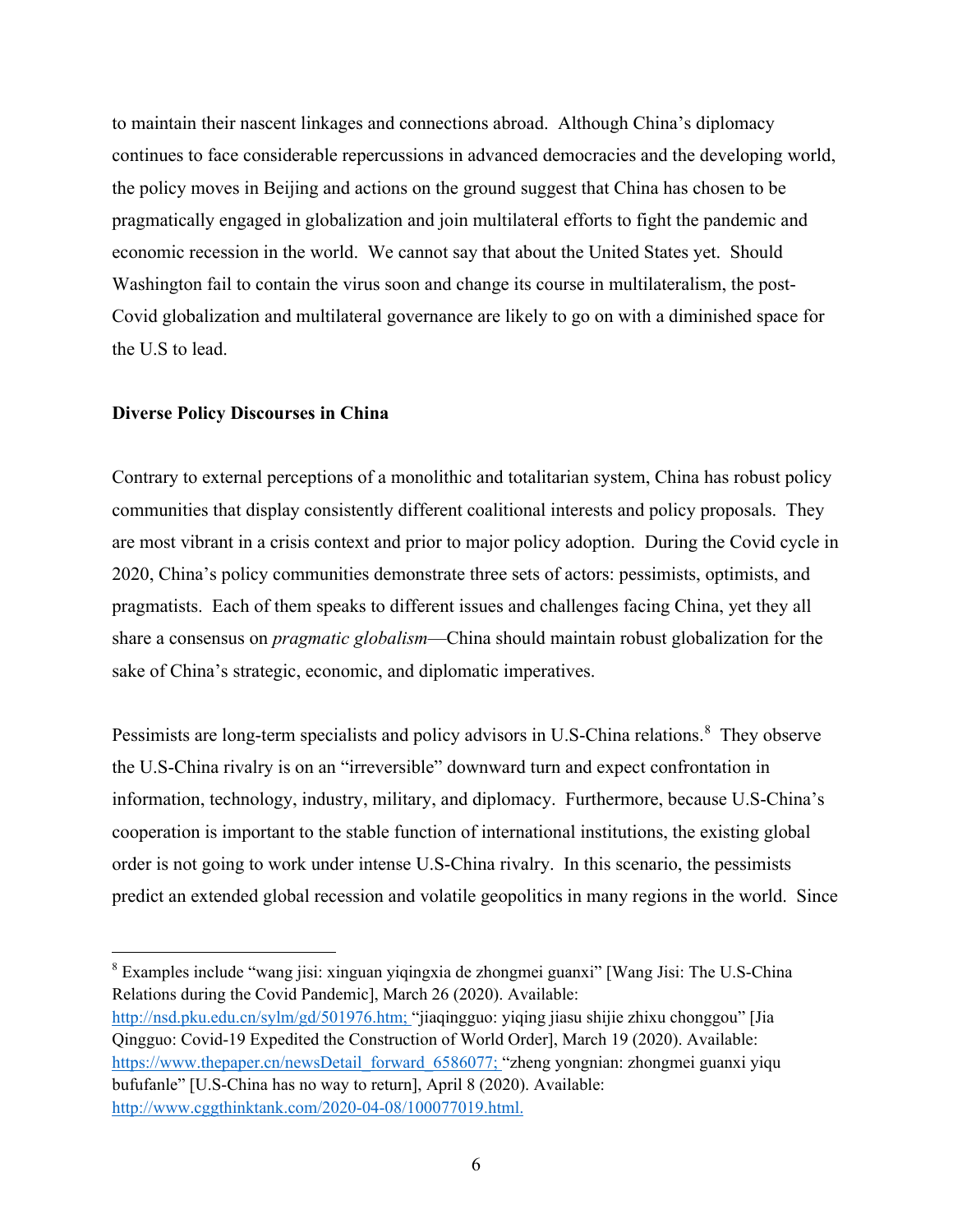China's domestic economy and continual rise depend on a stable external environment and a working relationship with the United States, the U.S-China rivalry and global turmoil predicts China's future trajectory to be highly uncertain.

Pessimistic strategists have large followings in online news, social media, and broadcasts in China. On the Covid geopolitics, they are pessimistic about U.S-China relations, driven by hostile official rhetoric and popular sentiments in the two countries. On the other hand, they strongly believe that globalization and China's active participation in the world serve the country's short- and long-term interests. They thus welcome efforts in maintaining globalization under BRI and other forms, including diplomacy and aid in Africa and central Asia, renewed investment negotiation with European economies, and cooperation with Asian neighbors.

Optimists in China tend to be younger and are based at newly emerged think tanks in Beijing and elsewhere.<sup>[9](#page-6-0)</sup> They frequently express their views in the policy briefs of their institutions and in online state media such as *China Daily* and *People's Daily*. Their views gained salience as China curbed Covid-19 infections in late February 2020. Their argument centers on the following: China has demonstrated great strengths in public health, technology, and crisis management and should exert active leadership roles in regional and global institutions, including the IMF, the BRI and the World Health Organization (WHO). Optimists believe China's aid to other countries in fighting the virus infections will boost China's national image and strengthen its diplomatic ties in the world.

In May 2020, optimists seemed to gain more strength in Beijing, driven by the U.S withdrawal from the global system and China's return to normal political life. Yet they remain pragmatic. In a collection published by the Chinese Academy of Social Sciences (CASS), the scholars map out the future scenarios in the world and how China should respond in each scenario. The message is clear: The U.S "deglobalization" presents opportunities for China to expand its roles

<span id="page-6-0"></span><sup>9</sup> Gu Xueming and Ren Lin, "Fight Against Virus to Boost Globalization," *China Daily*, March 17 (2020). Available: [http://www.chinadaily.com.cn/a/202003/17/WS5e7008b8a31012821727f8a0.html;](http://www.chinadaily.com.cn/a/202003/17/WS5e7008b8a31012821727f8a0.html) Ren Lin, "On the Mend", *China Daily*, March 19, (2020). Available:

[http://global.chinadaily.com.cn/a/202003/20/WS5e74075aa310128217280944.html;](http://global.chinadaily.com.cn/a/202003/20/WS5e74075aa310128217280944.html) Gao Haihong, "Resilient China can help global recovery," *OMFIT*, Mar 25 (2020).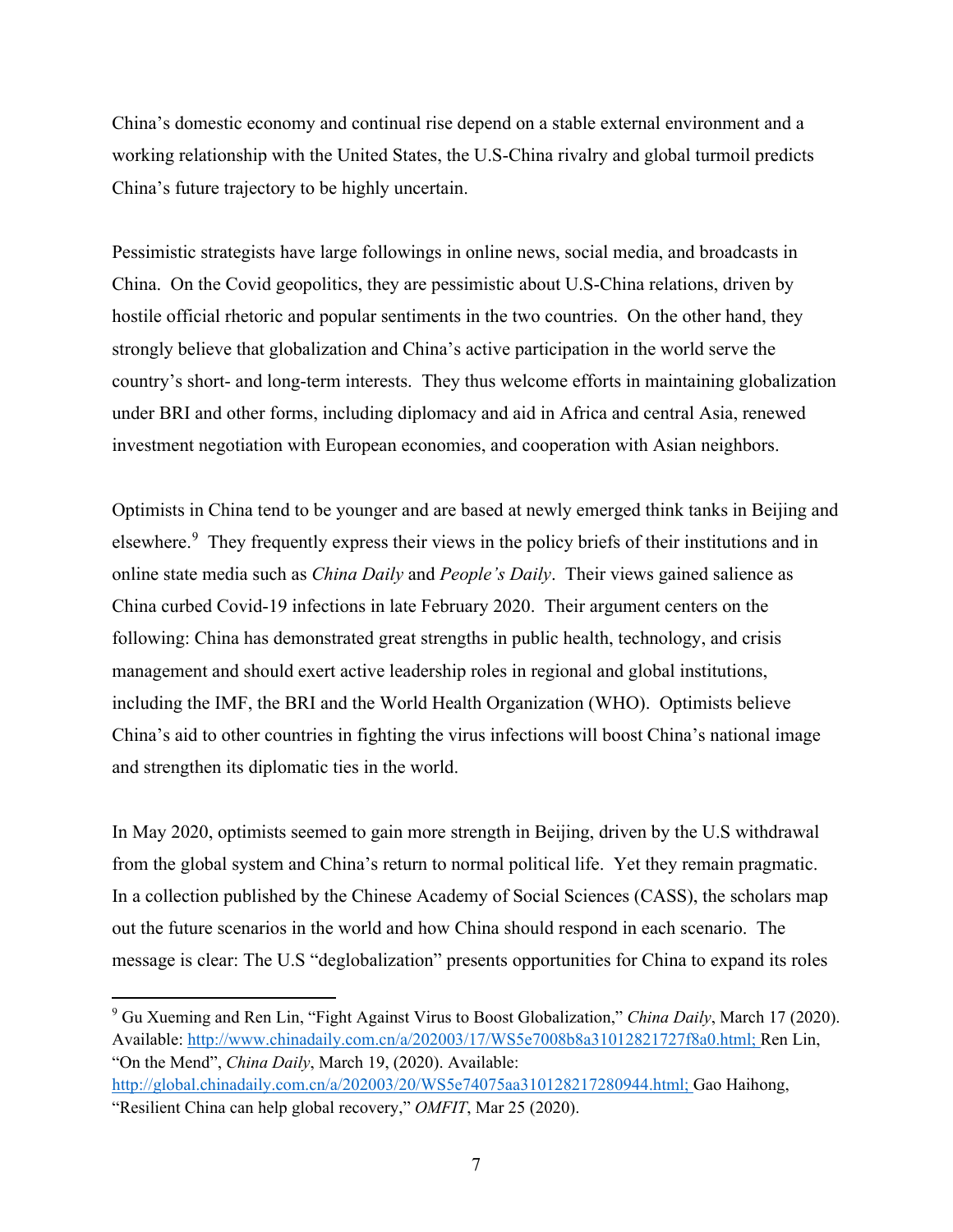in the global arena. They argue that China should pursue BRI—boosting collaboration with the developing countries—and work with advanced economies in the world to provide "convenient, resilient and smart" global supply chains.<sup>[10](#page-7-0)</sup> They point out the salience of trade in services, technology areas, and digital globalization, in which China had to step up its technology capability and the world needs to construct a new coordination and risk management system. These are opportunities for a new wave of globalization, in which China can play stronger roles. $^{11}$  $^{11}$  $^{11}$ 

Pragmatists are most abundant in China, in particular in non-state news outlets and policy commentaries with major online followings. Pragmatists in diplomacy observe that China will face hurdles in its relations in Eurasia as these countries are being swept by Covid-19. Yet they also recognize that China's rapid containment of the infections and proactive assistance to other countries helped regain some soft power and diplomatic advantages in the world. Different from the optimists, they do not believe China can achieve regional and global leadership in the near term. Pragmatists in economy view Covid-19 as the worst challenge facing the world since the 1930s. They expect China will have a lengthy and difficult process of recovery from this recession. And China's recovery cannot be successful without the revival of major export and import markets in the world.

In short, pragmatists underscore the severe economic and diplomatic challenges that China is going to face after the pandemic. On the one hand, China's economic recovery cannot succeed without adequate recovery of the global economy. On the other hand, China will face greater diplomatic challenges after Covid-19, in particular in advanced societies, making economic recovery in China and the world even more difficult. Hence, the policy actors argue that China should conduct robust multilateral efforts to fight the global pandemic and help other countries

<span id="page-7-0"></span><sup>&</sup>lt;sup>10</sup> Feng Weijiang, "yingdui xinguan yiqingxia ni quanqiuhua langchao de zhongguo fangan" [China's Proposal to Counter the De-Globalization Wave under Covid-19], *shijie zhishi* [World Studies] 11 (2020). Available: [http://iwep.org.cn/xscg/xscg\\_sp/202005/t20200528\\_5135634.shtml](http://iwep.org.cn/xscg/xscg_sp/202005/t20200528_5135634.shtml)

<span id="page-7-1"></span> $11$  Sheng Chen, "ni quanqiuhua langchaoxia de quanqiuhua jiyu" [The Globalization Opportunities in the de-Globalization Wave], *shijie zhishi* [World Studies] 11 (2020). Available: [http://iwep.org.cn/xscg/xscg\\_sp/202005/t20200528\\_5135637.shtml.](http://iwep.org.cn/xscg/xscg_sp/202005/t20200528_5135637.shtml)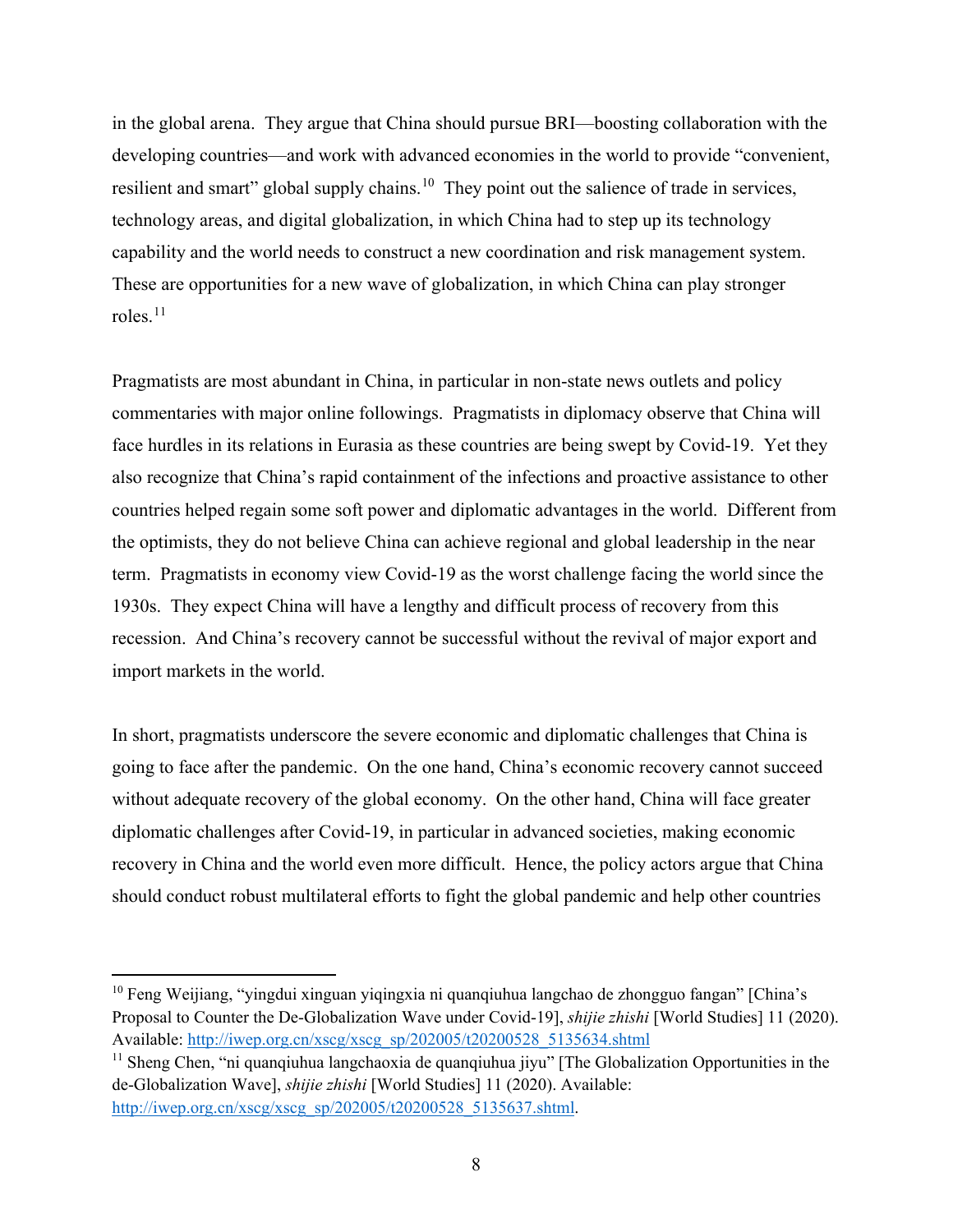when it can. Staying global and staying multilateral, in the pragmatists' views, are needed for China to revive the economy from recession and rebuild diplomatic space abroad.

To be sure, as outside reports have recognized and heretofore focused on, there are more extreme discourses and rhetoric disseminated from Beijing during the Covid period. For example, diplomat Zhao Lijian started a twitter post, attributing China's coronavirus origin to the United States. His twitter account has since garnered a huge following in China. Furthermore, Beijing adopted a so called "wolf-warrior diplomacy" starting in March 2020 and actively promoted China's success in handling the virus.<sup>[12](#page-8-0)</sup>

As a whole, however, Zhao's conspiracy theory has a popular appeal but is not taken seriously by policy actors and specialists in China. The wolf-warrior diplomacy has largely been phased out as it was quickly shown that such practice was counterproductive. The discourses analyzed here remain robust and salient among Chinese policy communities; they support pragmatic assessments of the challenges facing China and a proactive global engagement to fight the virus and the global economy. Unfortunately, due to the lack of travel to China and field research by area specialists, most of the external writings on China and Covid-19 have discounted these policy discourses inside China, not to mention popular media reports in the West.<sup>13</sup>

In the following section, actions adopted by the Chinese government and businesses to support the above policy discourses demonstrate the robust pragmatism and globalism in China.

# **Globalization Actions in Post-Covid China**

China's reaction to the Covid-19 outbreak was swift once the science became clear. The ruling party mobilized grassroots organizations in the neighborhood and at companies to administer

<span id="page-8-0"></span> $12$  Zhiqun Zhu, "Interpreting China's 'Wolf-Warrior Diplomacy': What Explains the Sharper Tone to China's Overseas Conduct Recently?" *The Diplomat*, May 15, 2020.

<span id="page-8-1"></span><sup>13</sup> Bates Gill, "China's Global Influence: Post-Covid Prospects for Soft Power," *The Washington Quarterly*, 43: 2: 97-115.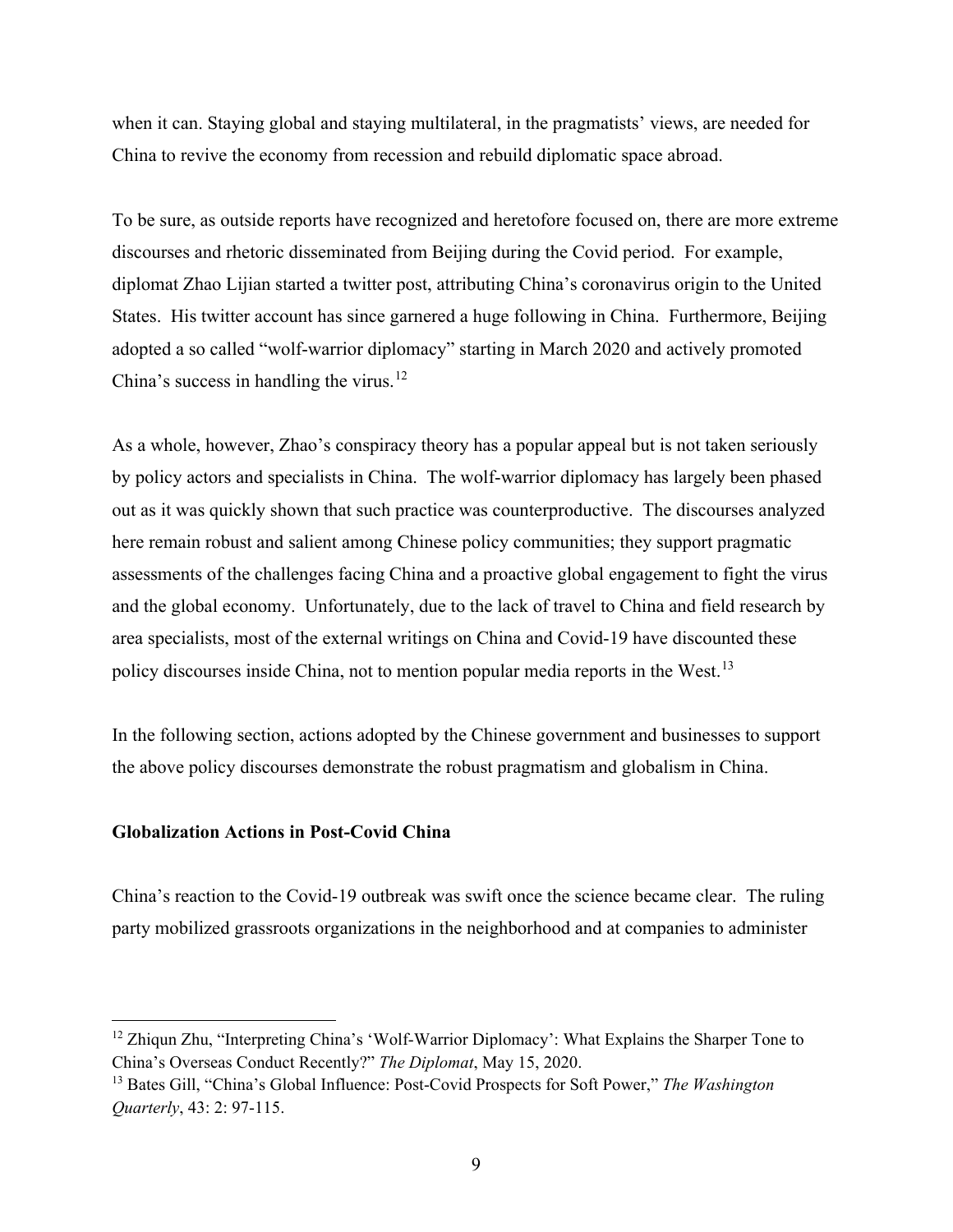test, trace, and control spread across China.<sup>[14](#page-9-0)</sup> The central and local bureaucracies, on the other hand, have focused on saving the economy. As the virus infections were curbed in March, Beijing and the localities worked hard to expand openness to foreign capital and develop new sources of international commerce. State Owned Enterprises (SOEs) and scientists, who have grown international operations and collaboration in recent years, strived to maintain these linkages and hope to adapt to the post-Covid globalization.

Among local governments, Jiangsu province had been involved in high profile economic zones abroad. When the virus broke out, the province and its special zones were quick to act and respond. In order to stabilize business abroad, the provincial government sent teams of cadres to guide combat against the virus on site. The Western Port Industrial Zone in Cambodia, for example, quickly set up protocols and check points of detection and prevention with help of from the Jiangsu team. In May, the zone had revived its business and was upgraded by the Jiangsu government. Furthermore, in Guangdong where export economies were prominent, the local governments worked with business associations and large companies individually to help them survive the virus and maintain its international orders.

Local governments' main globalization efforts have been internal. In Shanghai, the government set up a special task force to help address the needs of foreign investors in the city, ensure existing projects and attract new ones if possible. In Zhejiang, the provincial government established a special office for foreign investment, designating one cadre to be a liaison for one major foreign project in the province. As foreign investors reported from China, since the Covid outbreak, local governments have been more friendly and supportive of their interests and investment in China.

SOEs are the main body of Chinese investors abroad, and over the years they built extensive supply networks with subsidiaries in China and abroad. When Covid-19 broke out, their priority was to "ensure the operation of global supply chains and stabilize international trade and

<span id="page-9-0"></span><sup>&</sup>lt;sup>14</sup> Meg Rithmire and Courtney Han, "China's Management of Covid-19: People's War or Chernobyl Moment?", Harvard Business School Case File #720-035, March 29, 2020.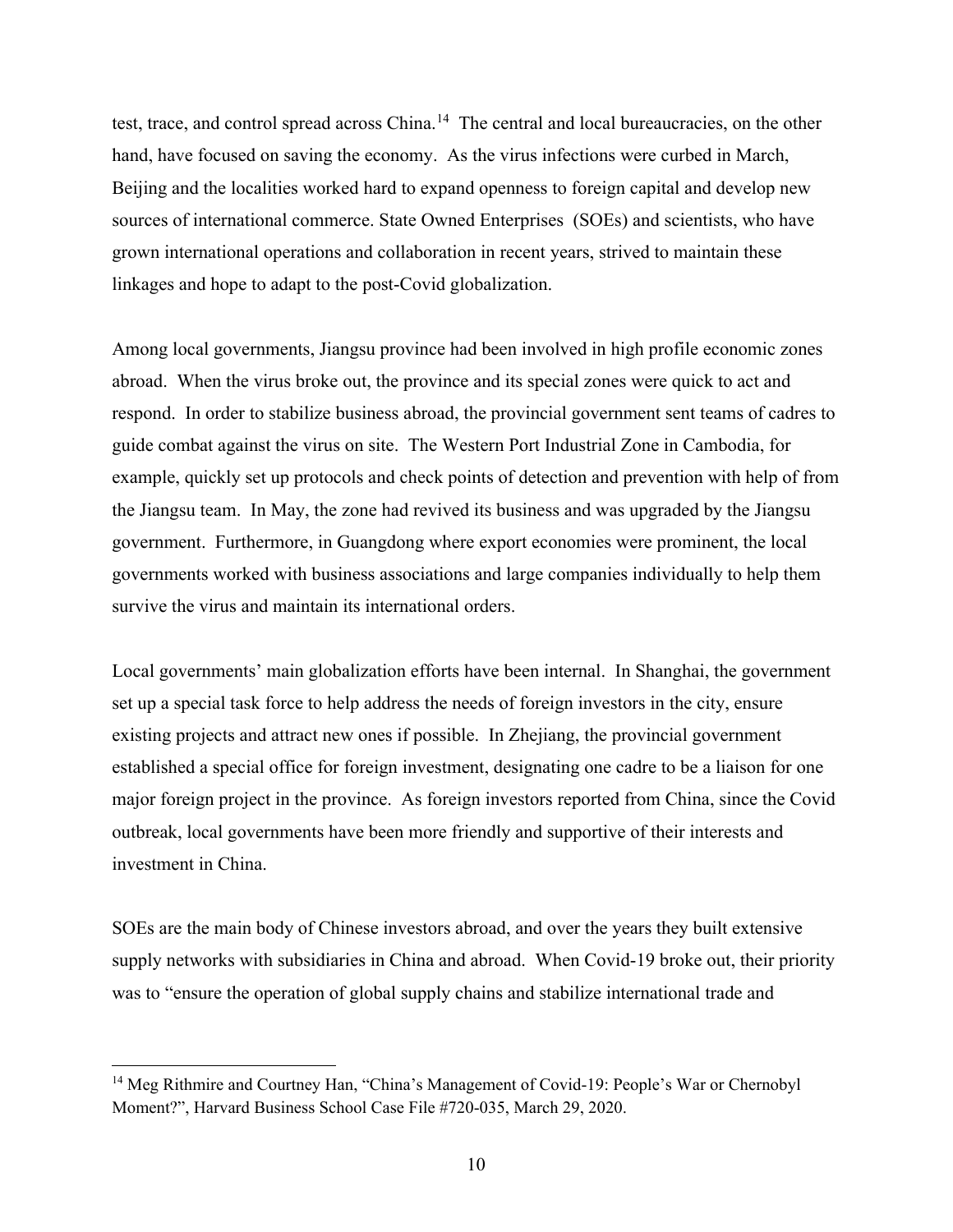capacity cooperation."[15](#page-10-0) For example, the Hong Kong Merchants' Group recovered, to the extent possible, production in overseas projects in January and tried to maintain its 2019 volume. China Railways Heavy Manufacturing continued its production schedule in China and ensured its shipment of heavy machinery to Turkey in order to fulfill its parent company's tunnel projects in Turkey and Russia. China Chemical's subsidiaries are important exporters of chemical products used in agriculture, medicine, textile, and fertilizers in many countries. They could not stop their operation; and throughout the virus outbreak they kept to their production schedule. To ensure supplies to China Energy Engineering Corporation's project in Poland, Huaye Steel retained 150 workers to work overtime throughout the crisis.

Companies with less pressure to fulfill supplies to other SOEs have more relaxed production schedules during the virus outbreak. Companies like China Metallurgical Group have extended the delivery time and reduced their personnel in overseas operations. Furthermore, Chinese SOEs do not have full control over overseas projects, and some of them paused investment projects. China Railways, for example, paused its \$6 billion project in Indonesia. Finally, recipient countries may have changed priorities following the pandemic strike. Myanmar, for example, had focused on hard infrastructure from China and now asked for technology and health-centered projects. In short, the post-Covid globalization is likely to be different for Chinese SOEs operating abroad.

China's national policy has sought to stabilize and expand overseas business links. In addition to various incentives, loans, and online logistics, Beijing's main efforts are three-fold: expanding cross-border trade through e-commerce, stimulating new growth to attract foreign capital to stay, and helping the global recovery to stabilize the world economy.

First, on international ecommerce. China has experienced exponential growth in international ecommerce, which has lower operating costs and generous tax and tariff incentives compared to other international trade. In 2015, Beijing approved five cities for such experiment zones, which

<span id="page-10-0"></span><sup>&</sup>lt;sup>15</sup> "yiqingxia de yidai yilu yanxian jingwai chanyeyuan" [Belt and Road Industrial Parks during the Corona], *zhongguo ni zaijian xiangmu wang* [China ongoing infrastructure projects network]. Available: [www.bhi.com.cn/dynamictopic/newabroad/abroadetail.aspx?id=28168209&oid=6.](http://www.bhi.com.cn/dynamictopic/newabroad/abroadetail.aspx?id=28168209&oid=6)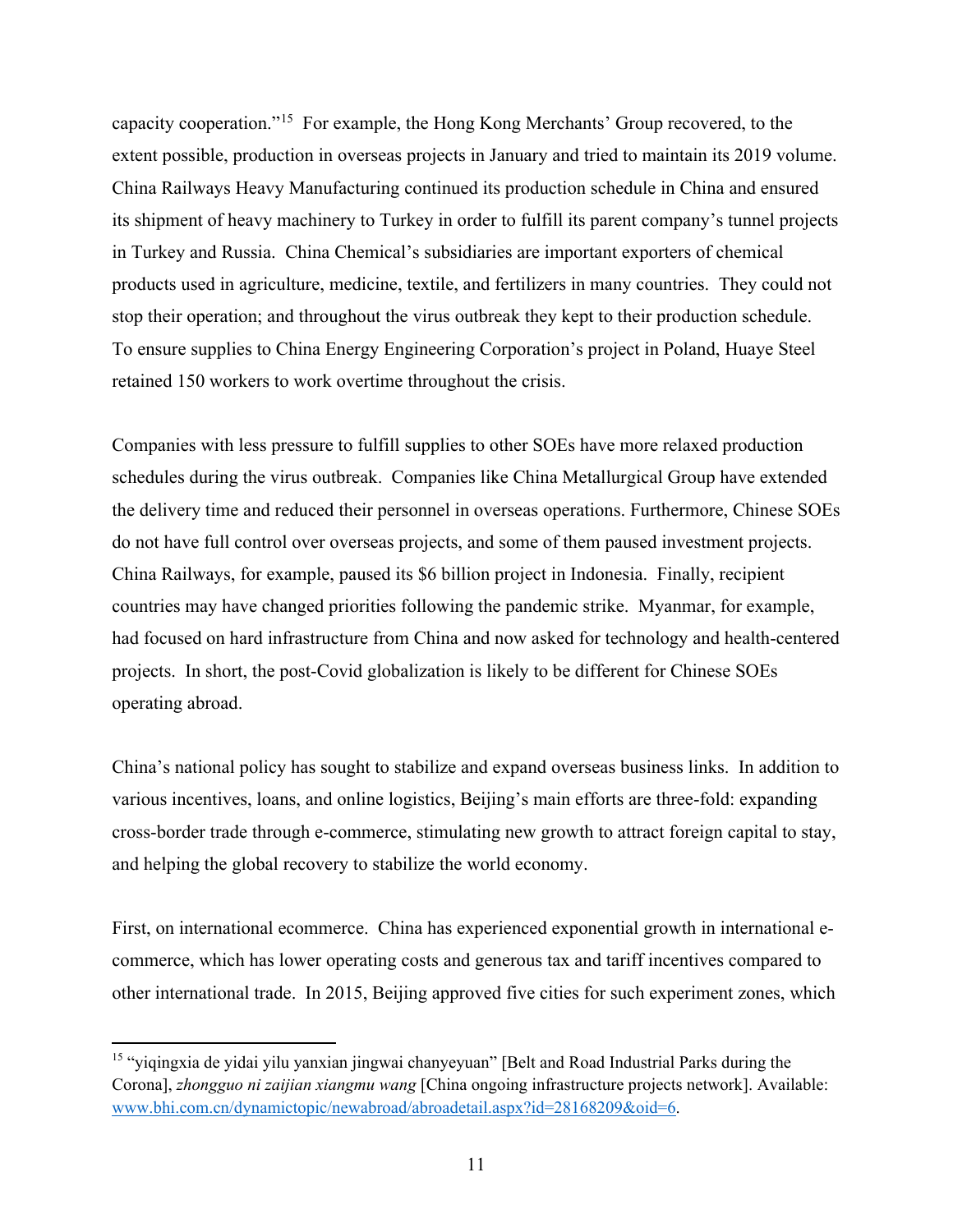grew to 59 in 2019. The ecommerce trade was growing at 49% annually in the four years. In April 2020, the State Council—China's executive branch approved an additional 46 zones, covering most cities in China, and expected that e-commerce would make up for steep decline in processing trade.

Second, on new infrastructure. The New Infrastructure Plan, different from traditional infrastructure such as power plants, railways, and ports, was in consideration before Covid-19. Now facing the pandemic recession, Beijing rolled out the plan swiftly in April 2020 and mobilized local governments and financial institutions to come up with localized proposals and projects employing information technology, digital networks, big data, and artificial intelligence. In Zhejiang, for example, the provincial government enhanced its support for cloud-based economy and facilitated small and medium-size companies' internet enabled business. In Chengdu, in April, the construction of a super computer and data-processing center was completed, which is expected to provide full coverage over western China in digital economy and information technology.

Third, on global commitment. China received a lot of external criticism because of the Covid 19 outbreak. As countries in the West besieged China on investigation into its handling (or cover up) of the virus in the early weeks, Beijing was very defensive, rejecting any external calls for investigation, allowing the conspiracy theory to spread in China, and conducting its "wolf warrior" diplomacy. Yet under the combative surface, as the discourses and actions find, the pragmatic and globalist approach has prevailed: China has largely been cooperative and proactive in providing medical and financial assistance to other countries. On April 17, 2020 in the G-20 framework, China agreed to pause debt repayment of virus-struck economies for eight months. On April 23, following the U.S halt in funding, China announced an additional \$30 million donation to the WHO, bringing its total cash donation to WHO to \$50 million. On May 18, at the 73rd World Health Assembly, President Xi Jinping announced at a virtual meeting that "China will provide \$2 billion over two years to help with Covid-19 response and with the economic and social development in affected countries, especially developing countries."

12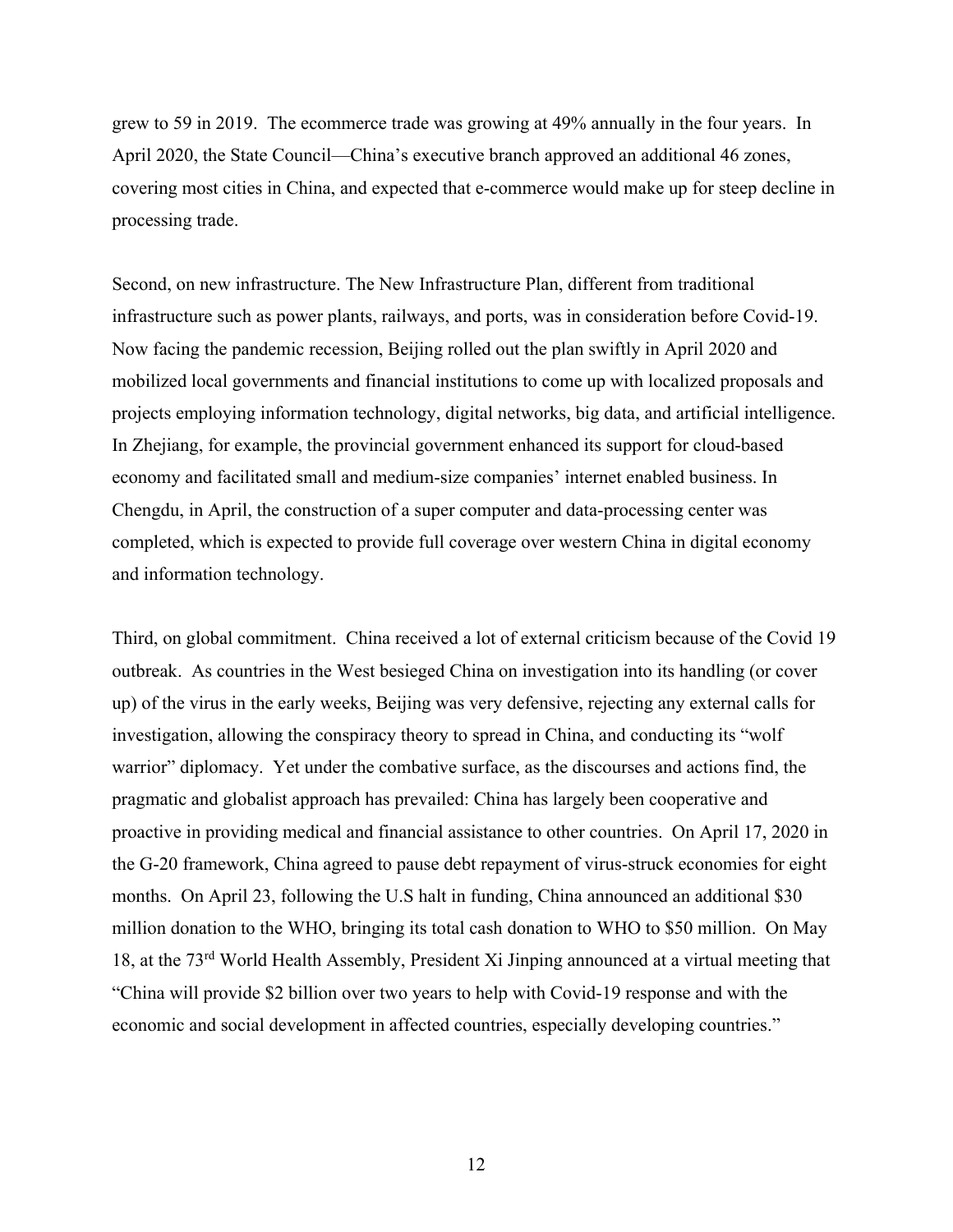In Beijing, at the highest domestic political event—the Two Sessions in late May 2020, China affirmed its goal and whole-government efforts to expand overseas activities, especially in the BRI regions. It pledged to focus on 1) a network of free trade zones along the BRI routes, 2) establishing the health BRI and digital BRI, and 3) soft and social cooperation between China and the BRI countries.<sup>[16](#page-12-0)</sup> Furthermore, ministers of the National Development and Reform Commission (NDRC), the Ministry of Commerce (MOFCOM), and the Ministry of Foreign Affairs, representing domestic industry, international commerce, and diplomacy, all pledge that China will strive to promote the Health Silk Road and Digital Silk Road construction with BRI countries.[17](#page-12-1)

To be sure, there remains a lot of ambiguity and uncertainty in China's precise commitment to the global efforts to fight Covid-19.[18](#page-12-2) The pragmatic globalism is likely to continue. While the leadership pledges actions and financial commitment to the global cause, Beijing leaves a lot of flexibility for the bureaucracy to work out the details. Much allocation of the aid and funds may tie in with the Chinese interests. For example, with regards to African countries, on May 24, Chinese Foreign Minister Wang Yi confirmed two channels through which China will pursue debt relief for African countries: The G-20 Debt Suspension Initiative and bilateral support. At the launch of the white paper, "Fighting Covid-19: China's Action," the Chinese Foreign Ministry affirmed that China's \$2 billion donation covers both bilateral and multilateral venues and issues like public health, poverty alleviation, and economic recovery.

In a nutshell, China will be an active player in global affairs, but its actions are likely to serve Chinese actors and Chinese interests. However, these actors do not have to be geopolitically motivated, or necessarily carry strategic strings to the recipients. As this report shows, Chinese

<span id="page-12-0"></span><sup>16</sup> "yingdui yiqing, yidai yilu zheyang fali" [The Belt and Road Help Overcome the Pandemic], *zhongguo yidai yilu wang* [China One Belt and One Road Network], May 24 (2020). Available:

<span id="page-12-1"></span>https://zhuanlan.zhihu.com/p/143372327.<br><sup>17</sup> "teshu shiqi de quanguo lianghui", May 28 (2020). Available: [https://zhuanlan.zhihu.com/p/144428181.](https://zhuanlan.zhihu.com/p/144428181)

<span id="page-12-2"></span><sup>&</sup>lt;sup>18</sup> Yun Sun, "China's debt relief for Africa: Emerging Deliberations," [https://www.brookings.edu/blog/africa-in-focus/2020/06/09/chinas-debt-relief-for-africa-emerging](https://www.brookings.edu/blog/africa-in-focus/2020/06/09/chinas-debt-relief-for-africa-emerging-deliberations/)[deliberations/](https://www.brookings.edu/blog/africa-in-focus/2020/06/09/chinas-debt-relief-for-africa-emerging-deliberations/)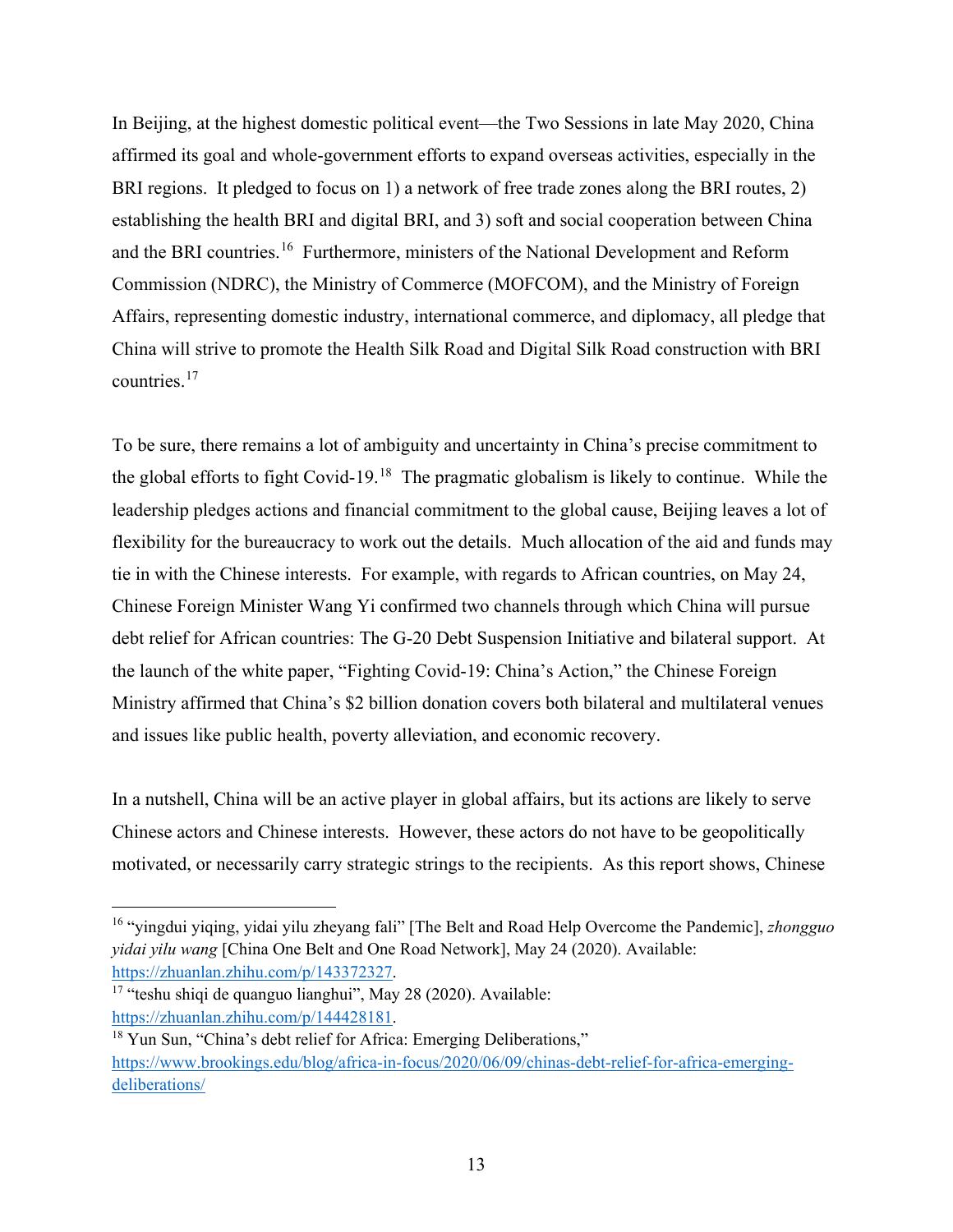actors in globalization are diverse and their interests can be in line with market integration and scientific collaborations. The scientists, in particular, have made major strides in international research and collaboration in the past few years, and their activities have been boosted by the pandemic which blocked other forms of exchange while facilitating scientific efforts.

# **Implications for The United States**

The United States is actively confronting China while fighting the Covid-19 pandemic. The fear of China's triumph dictates an all-out competition in medical supplies, medicine production, trade in technology, and public diplomacy. The belief in China's implosion also makes such hawkish and confrontational policies attractive—the administration can claim its roles in "winning" over China without much cost to U.S power.

The U.S-China antagonism has prevented the U.S from working with China and other East Asian countries early on; hence the U.S was delayed in more effectively curbing the spread of the pandemic.[19](#page-13-0) Specifically, when the pandemic broke out in China in January 2020, instead of engagement with Chinese health professionals and investigating the situation in China and the region, Washington opted for the drastic measure of complete travel bans. At the time, health specialists in the U.S warned about potential risks of the travel ban. On the one level, the travel ban indicated "othering the virus" and a belief that once the U.S stopped the entry of Chinese people, the U.S population would not be infected.<sup>[20](#page-13-1)</sup> Such "othering the virus" not only resulted in racism against Chinese and Asians in America but also offered a false sense of security in American societies, which discounted the danger from the virus infection until it was overwhelmingly too late.

<span id="page-13-0"></span><sup>&</sup>lt;sup>19</sup> Yanzhong Huang, "The U.S and China Could Cooperate to Defeat the Pandemic: Instead, Their Antagonism Makes Matters Worse," *Foreign Affairs*, March 24, 2020.

<span id="page-13-1"></span><sup>20</sup> Marius Meinhof, "Othering the Virus," *Discover Society*, March 21, 2020.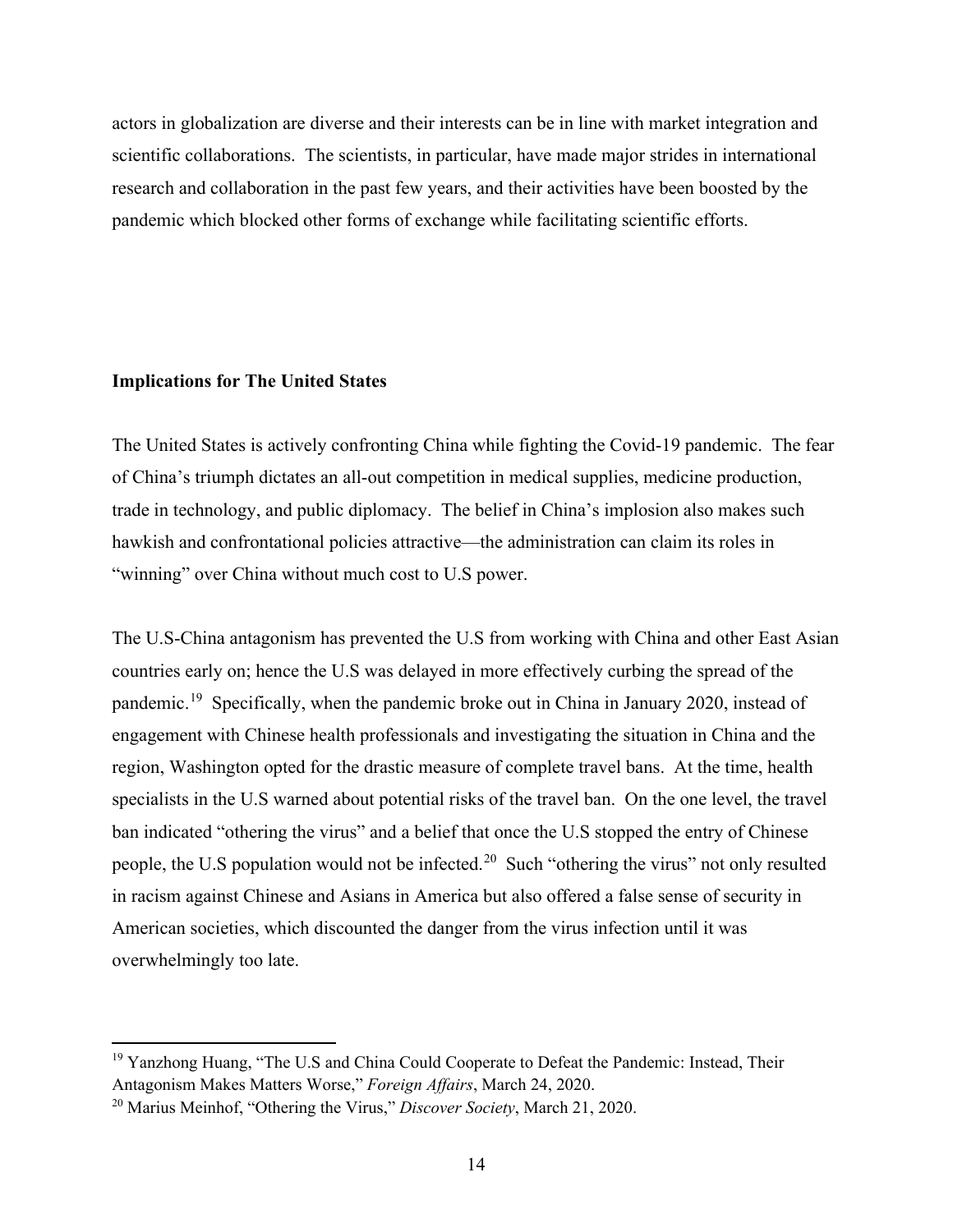At a policy level, the U.S-China antagonism and travel restrictions made it hard to keep close watch on the situation in China; and the U.S in general overlooked measures adopted in China and the East Asian countries.<sup>[21](#page-14-0)</sup> Therefore, when the pandemic broke out in the U.S and Europe in late February, the U.S failed to rapidly evaluate and incorporate preventive and control measures in China, for example, setting up field hospitals for Covid patients only, putting potentially infected patients in isolation, and conducting effective tracing of travelers and residents in communities.<sup>[22](#page-14-1)</sup>

In recent months (this report written in June 2020), U.S-China antagonism and tendencies of overreaction and complacency, as mentioned above, have prevented the U.S from participating in international efforts to save livelihoods in the world after Covid. Instead of working to attract and maintain investment in the country, it tightened restrictions on Chinese companies and venture capital in U.S markets. Instead of expanding trade with China, it conducted additional controls and, by hurting Chinese producers, it hurt American consumers too. Instead of open borders and immigration, it limited and restricted the flows and operation of immigrants in the United States.

In short, the pandemic has pushed China to stay globalist, as it is the only way to recover the economy in a timely fashion. The United States, on the other hand, has opted for deglobalization in order to confront China, as epitomized in its defunding of the World Health Organization. The problem is, the world will not wait for the U.S to come around. Globalization in the post-Covid era will proceed with or without the United States. And without the U.S leadership, the liberal order is less certain for sure.

Min Ye

<span id="page-14-0"></span> $21$  Carl Minzner, "Quarantine the Sick in New York's Hotels: Asking the mildly ill to self-isolate at home only endangers other people in their households," *The New York Times*, March 30, 2020.

<span id="page-14-1"></span><sup>22</sup> "Tracing. Testing. Tweaking: Approaches to data-driven Covid-19 management in China," *Merics report*, June 24, 2020.